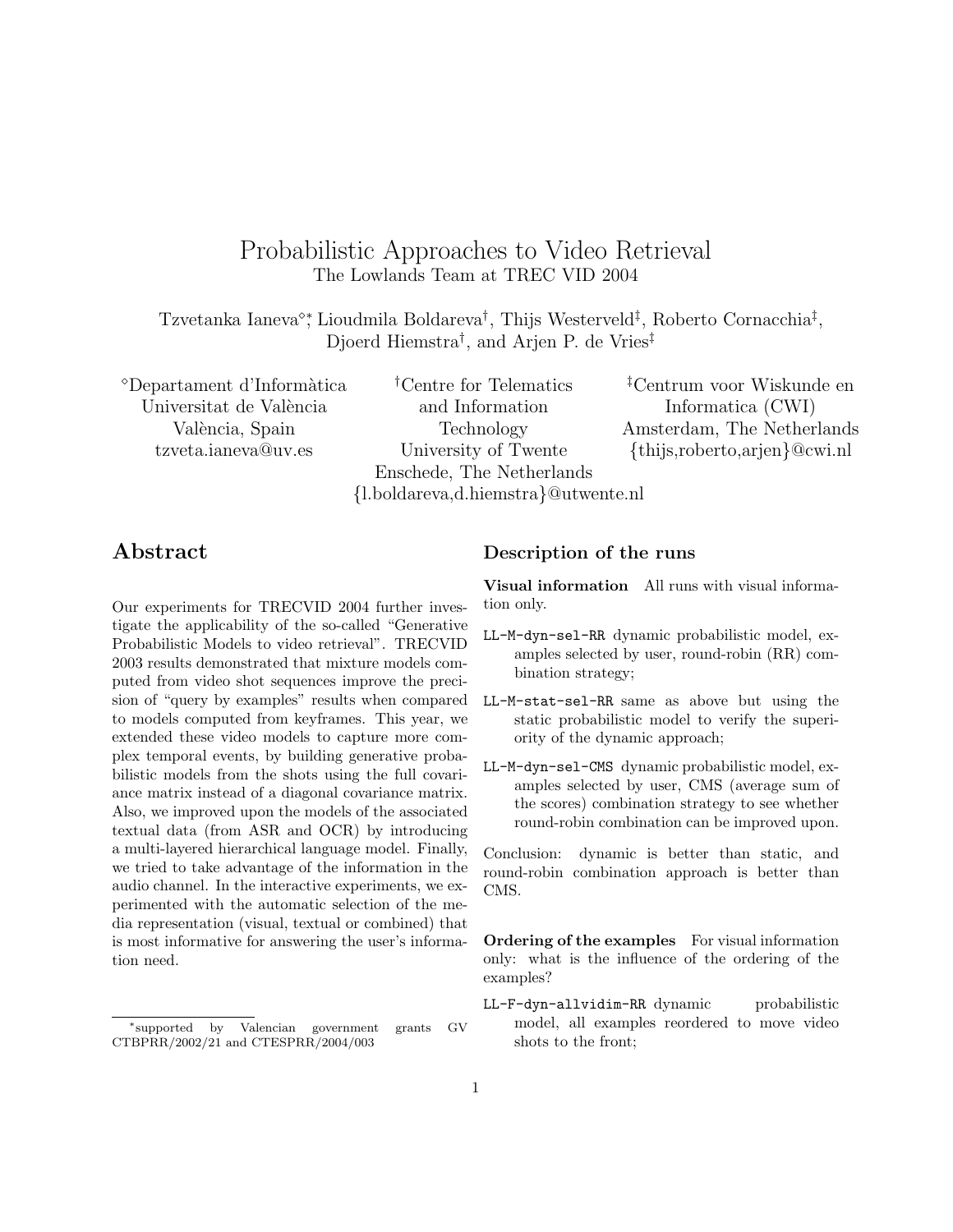- LL-F-dyn-allimvid-RR same as above, but with the LL-F-stat-all-vidim-ASR-RR same as above but original ordering (i.e. images first);
- LL-F-stat-allvidim-RR static probabilistic model, all examples reordered to move video shots to the front;
- LL-F-stat-allimvid-RR same as above, but with the original ordering (i.e. images first).

Conclusion: for dynamic, video examples give best results; for static, image examples work best.

Textual information  $ASR =$  automatic speech recognition, OCR = optical character recognition,  $full = all word tokens automatically selected from$ text topics descriptions, man word tokens manually selected from text topics descriptions,  $RR = round$ robin combination

- LL-F-ASR-full language model using automatic ASR and text from topic descriptions;
- LL-M-OCR-full same as above using OCR instead of ASR transcripts;
- LL-M-ASR-OCR-full same as above with merged ASR and OCR text data;
- LL-M-ASR-man language model using ASR transcripts and words from the topics selected manually.

Conclusion: ASR+OCR improves upon ASR; manual ASR improves upon automatic ASR.

#### Combining visual and textual

- LL-M-dyn-sel-ASR-RR dynamic probabilistic model and ASR, the user-selected examples RR combined;
- LL-M-stat-sel-ASR-RR same as above but with static model;
- LL-M-dyn-sel-CMS-ASR dynamic probabilistic model, user-selected examples, CMS combination then ASR;
- LL-F-dyn-all-vidim-ASR-RR dynamic probabilistic model and ASR, all examples RR with videos before images;
- with static model;
- LL-F-dyn-all-imvid-ASR-RR dynamic probabilistic model and ASR, all examples RR with images before videos;
- LL-F-stat-all-imvid-ASR-RR same as above but with static model.

Conclusion: Combining visual and textual information gives better results than either on its own.

#### Combining visual, textual and audio

- LL-M-dyn-sel-ASR-audio-RR dynamic probabilistic model, audio, and ASR, user-selected examples RR combined;
- LL-M-stat-sel-ASR-audio-RR same as above but with static model.

Conclusion: Our audio models do not contribute to improving upon visual-textual runs.

#### Interactive retrieval

- LL-I-base-V using pre-computed Gaussian mixture models with ALA as a distance between key frames;
- LL-I-comb-TV combination at search-time: visualbased (same as in LL-I-base-V) and ASR-based score (similar to LL-M-ASR-man) with equal weights;
- LL-I-comb-T-V-TV either visual-based, ASR-based or their combination as above.

Conclusion: Including text-based scores improves upon using visual information only.

## 1 Introduction

Our video track results last year [11] demonstrated that even though the ASR run is usually better than the visual run, matching against both modalities ensures robustness against choosing the wrong content representation. For the same reason, using multiple visual examples to represent the information need is preferable over using a single designated example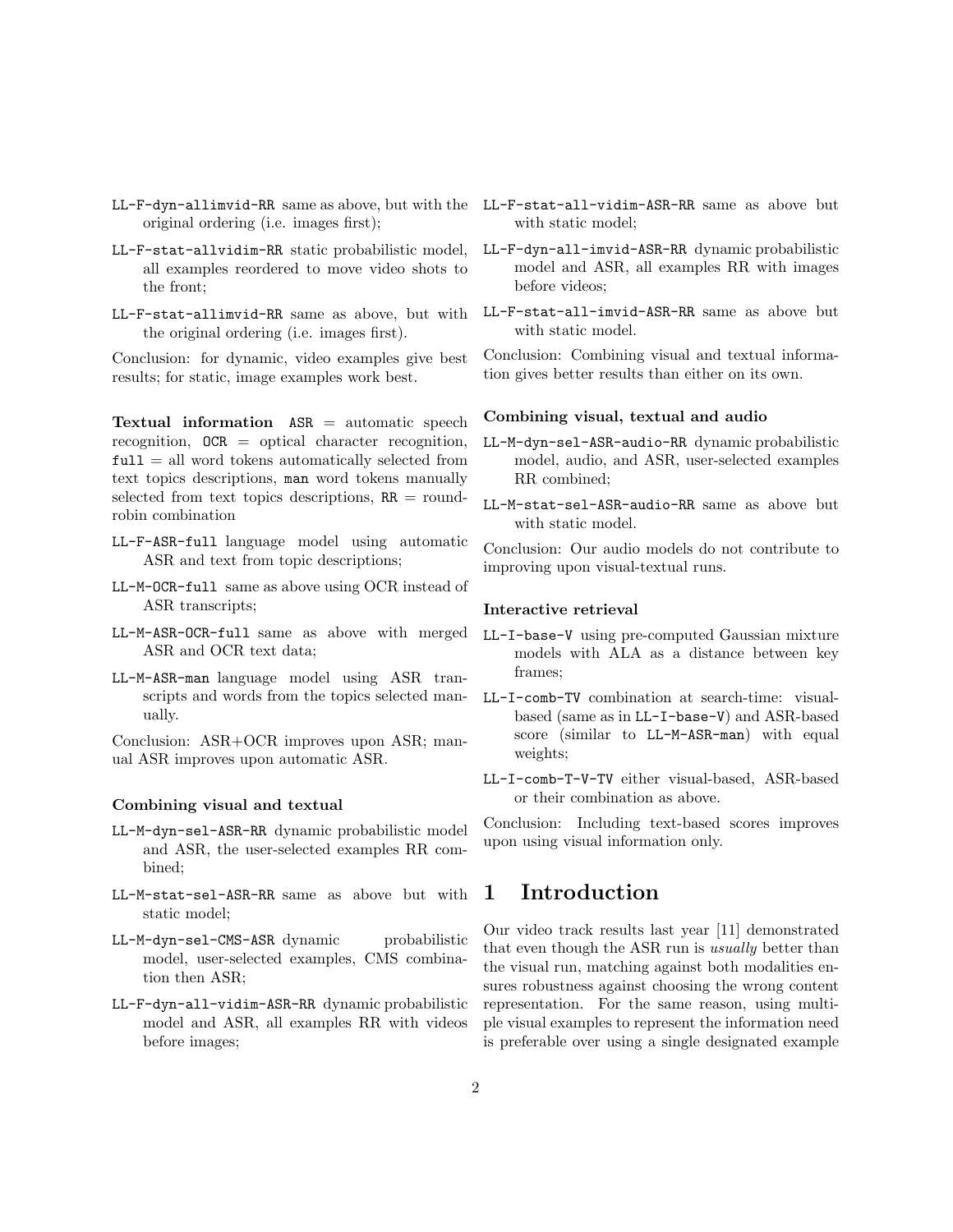only. Following our positive findings last year, we experiment this year with merging knowledge from speech, vision, and audio. Also to take a bigger advantage of information from all available sources, we first improved and optimized the models used for each modality individually.

For this year's TRECVID workshop, we performed experiments to investigate the following research questions:

- how to represent the different modalities in probabilistic models?
- in an automatic setting, how to combine results obtained from different modalities?
- in an interactive setting, how to choose the 'correct' combination of verbal and visual modalities at search-time?
- how to combine results obtained from various query examples?

The paper is organized as follows. First, we describe the improvements made upon the individual media representations. For a better model of the visual data, we extended the dynamic models we used last year (described in detail in [7]) to capture also non-linear spatio-temporal information. The new dynamic retrieval models, aimed to improve visual performance, are described in 2.1.

In order to make a better use of the available textual information, we experimented with ASR, OCR and their combination, from which we create the hierarchical language models described in Section 2.3. Finally, we constructed generative audio models in the same way we build image models. Section 2.2 explains the details.

In the interactive retrieval setting (Section 2.4) we used text-based similarity between shots to combine with the visual-based similarity, as this is known to have positive effect on retrieval. We also made an attempt to track the progress during the retrieval session by monitoring marginal entropy and, based on that information, to alternate appropriately between similarity measures based on verbal information, visual information, or a combination of the two.

The presentation of the separate models is followed in Subsection 4.2 by a discussion of the experiments we did for combining different examples. Section 6 presents the combination of different modalities, i.e., experiments we did to combine textual, visual and audio information. The results for our interactive experiments are discussed in Section 7.

## 2 Retrieval Model

In the visual *static* model, keyframes images  $(w_i)$  are modeled as mixtures of Gaussians with a fixed number of components C:

$$
P(\boldsymbol{x}|\omega_i) = \sum_{c=1}^{N_C} P(C_{i,c}) \mathcal{G}(\boldsymbol{x}, \boldsymbol{\mu}_{i,c}, \boldsymbol{\Sigma}_{i,c}), \qquad (1)
$$

where  $N_C$  is the number of components in the mixture model,  $C_{i,c}$  is component c of class model  $\omega_i$  and  $\mathcal{G}(\mathbf{x}, \mu, \Sigma)$  is the Gaussian density with mean vector  $\mu$  and covariance matrix  $\Sigma$ :

$$
\mathcal{G}(\boldsymbol{x}, \boldsymbol{\mu}, \boldsymbol{\Sigma}) = \frac{1}{\sqrt{(2\pi)^n |\boldsymbol{\Sigma}|}} e^{-\frac{1}{2}(\boldsymbol{x} - \boldsymbol{\mu})^T \boldsymbol{\Sigma}^{-1}(\boldsymbol{x} - \boldsymbol{\mu})}, \quad (2)
$$

where  $n$  is the dimensionality of the feature space and  $(\boldsymbol{x}-\boldsymbol{\mu})^T$  is the matrix transpose of  $(\boldsymbol{x}-\boldsymbol{\mu})$ . For more details see [8, 10, 9].

As this model represents keyframes instead of complete shots, we experimented at TRECVID2003 with a new, dynamic retrieval model. The dynamic model is again a Gaussian Mixture Model, which extends the static model with the temporal dimension. Dynamic models are computed from one-second sequences around the keyframe, trained on samples (8 by 8 pixel blocks) described by their DCT coefficients and spatio-temporal position. Assuming a diagonal covariance matrix, resulting models are trained using standard EM [3].

The main advantages of dynamic models are:

- the reduced dependency on choosing an appropriate keyframe
- capability to capture spatio-temporal information as appearance and disappearance of objects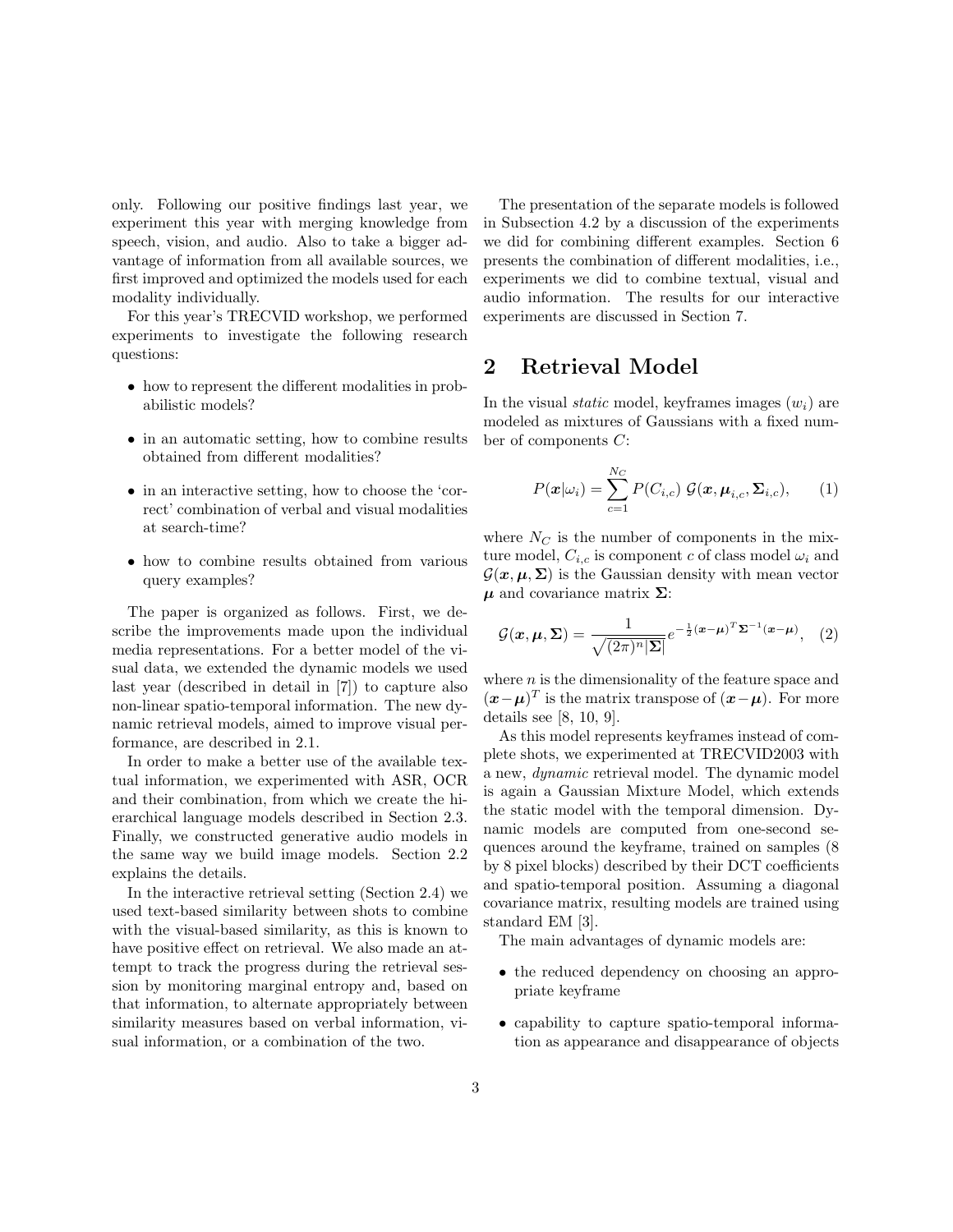• integrated with information from ASR, they outperform ASR only results.

More details can be found in [7, 11].

To be able to describe more complicated spatiotemporal events we extended and optimized the dynamic model to a new dynamic model for TRECVID 2004, described in next section.

### 2.1 New Dynamic Model

Last year, we constrained the covariance matrices in the dynamic model to be diagonal. This constraint reduces the degrees of freedom for the covariance matrix of a single Gaussian from  $15 \cdot 14/2 = 104$  (to describe a symmetric matrix of dimension  $15 \times 15$ ) to  $15$ for a diagonal matrix. This makes the EM learning algorithm more robust and faster. With a diagonal covariance matrix we can differentiate between static and moving blobs and we can capture appearance and disappearance of objects. However, we cannot distinguish "jumping objects" from smooth motion since a single Gaussian with diagonal covariance does not model dependencies between time and space. Going to full covariance, we get off-diagonal covariance parameters  $\Sigma_{x,t}$  and  $\Sigma_{y,t}$  that capture dependencies between location and time of the object. Not only do we get this way a measure of the magnitude of the motion but also of direction. By using a mixture of several Gaussians, we can produce a piecewise linear approximation of nonlinear trajectories.

With the help of a Cholesky decomposition of the covariance matrix, the iterations of the EM algorithm are for full covariance matrices about as fast as for diagonal ones; however, since there are more degrees of freedom more iterations are required for the error to converge.

In our implementation we had to deal with numerical problems such as covariance matrices turning out not to be positive semidefinite because of rounding errors. As is done in the literature, we fix this by correcting very small false negative eigenvalues; since the magnitude of the change is small, the resulting positive semidefinite matrix is close to the unfixed matrix and hence to the exact result of our computations.

### 2.2 Audio

To model audio, we use the same models we use to model images or video: Gaussian mixture models. The only difference with the visual retrieval models described at the beginning of this section lies in the type of features that the models are based on. While the visual models are based on DCT coefficients describing color and texture information, the audio models are based on MFCCs, describing the acoustic energy in different frequency bands. Each shot is cut into small audio frames and for each frame, we compute the MFCCs. The position of the audio frame within the shot is not modelled, thus allowing similar sounds at the beginning and end of the shot to be modelled by a single Gaussian component.

### 2.3 ASR/OCR

We used two sources of automatically generated textual information: One based on the results of automatic speech recognition (ASR) provided by Limsi [5], and the other based on the results of optical character recognition (OCR) provided by CMU [6]. The approach uses a hierarchical language model. We model video as a sequence of scenes, each consisting of a sequence of shots. The generative model mixes four different levels of the hierarchy: shots, scenes, complete videos, and the total collection. Given a query with *n* terms  $q = (q_1, q_2, \ldots, q_n)$ , the score of a shot  $\omega_i$  is defined as:

score(
$$
\omega_i
$$
) =  $\sum_{j=1}^{n} \log \Big( \alpha P(q_j | \text{shot}_i) + \beta P(q_j | \text{Scene}_i) + \gamma P(q_j | \text{Video}_i) + \delta P(q_j | \text{Collection}) \Big)$ 

where  $\alpha + \beta + \gamma + \delta = 1$  and Shot<sub>i</sub>, Scene<sub>i</sub> and Video<sub>i</sub> are respectively the shot, scene and video to which  $\omega_i$  belongs. The main idea behind this approach is that a good shot contains the query terms, and is part of a scene having more occurrences of the query terms, which is part of a video having even more occurrences of the query terms. Also, by taking account of the text in scenes in the ranking function, we hope to retrieve the shot of interest, even if the video's speech describes it just before it begins or just after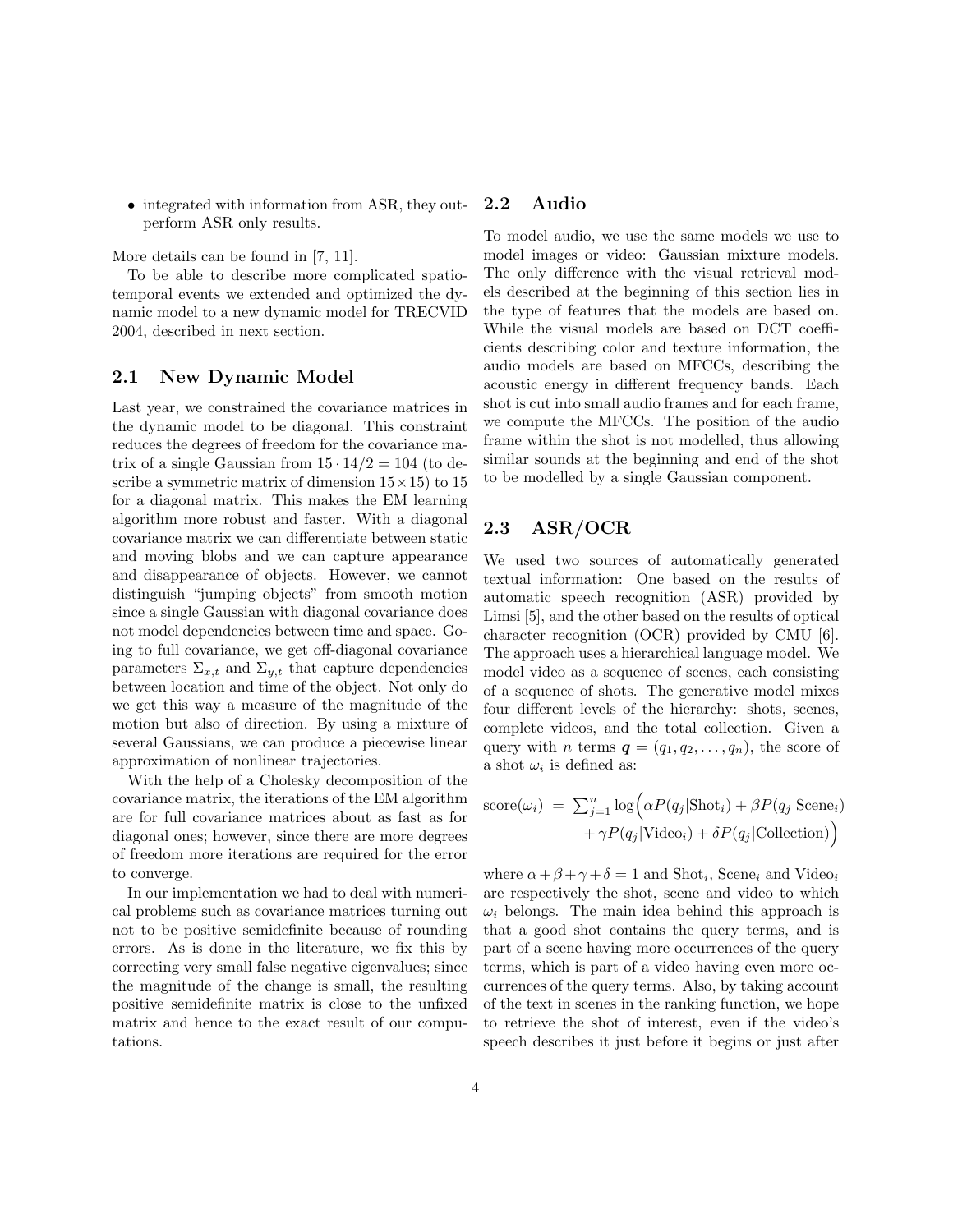it is finished. Because we do not have scene boundaries, we assume pragmatically that each sequence of 5 consecutive shots forms a scene. The features in the text model are simply the word tokens from the transcript ASR transcript or OCR results. We estimate the probabilities  $P(q_i | X)$  as the number of tokens  $q_i$ in  $X$  divided by the length of  $X$ .

Table 1: Average precision results on TRECVID 2003

|                      | optimum at |      |          | average   |
|----------------------|------------|------|----------|-----------|
| training             | $\alpha$   |      | $\gamma$ | precision |
| 2002 no video model  | 0.21       | 0.09 | 0.0      | 0.133     |
| 2003 no video model  | 0.40       | 0.40 | 0.0      | 0.134     |
| $2003 + video model$ | 0.40       | 0.40 | 0.02     | 0.148     |

We used the TRECVID-2003 video search collection to find the optimal values for the mixing parameters:  $\alpha = 0.4$ ,  $\beta = 0.4$ ,  $\gamma = 0.02$  (and therefore  $\delta = 0.18$ . Table 1 shows the average precision results on the TRECVID-2003 video collection when: a) trained on the 2002 data, without the video model; (here we used the optimum values from the 2003 system [11]; last year we did not include the video model, so  $\delta = 0$ )

b) trained on the 2003 data, without the video model; c) trained on the 2003 data, with the video model.

The differences in average precision between training on the 2002 data and training on the 2003 data are negligible. If we however include the video model in the ranking function, results on the training data go up from 0.134 to 0.148, which is significant following a paired sign test at the 95% level.

#### 2.4 Interactive retrieval

#### 2.4.1 Procedure

The model for interactive retrieval is similar to the one used in the previous TRECVID experiment [11]. After seeing the topic description, the user may post a text query to initiate browsing through the collection. To make interactive experiments more controllable, the text query made by the users was saved but not used. Instead, the output of the manual ASR run (see Section 2.3) determined the initial ranking of shots. Based on this ranking, the key frames of  $n$ 

best scoring shots are presented to the user. Each key frame is accompanied with  $k$  key words that most likely belong to the corresponding shot, according to the language model based on ASR.

Upon studying the displayed key frames and their keywords, the user could mark certain key frames as "good" or "bad" examples, thus providing relevance feedback. The user could also "save" shots that would satisfy to the search task that she/he is performing, before proceeding to the next iteration. Saved shots are automatically marked as good examples.

#### 2.4.2 Iterative score re-computation

The feedback given by the searcher, denoted here  $F(\mathbf{x}_1 \dots \mathbf{x}_n)$ , is used to update the scores for unseen objects, assuming conditional independence between the marked key frames  $x_1 \ldots x_n$  given the hypothetical target  $\omega_i$ :

$$
P(\omega_i|F(\boldsymbol{x}_1 \dots \boldsymbol{x}_n)) \propto P(\boldsymbol{x}_1 \dots \boldsymbol{x}_n|\omega_i) = \prod_{s=1}^n P'(\boldsymbol{x}_s|\omega_i)
$$
\n(3)

 $P'(\boldsymbol{x}_j|\omega_i)$  denotes the probability that  $\boldsymbol{x}_j$  is selected by the user as a positive example while  $\omega_i$  can satisfy the user's information need.<sup>1</sup>It is computed from the distribution of all pairs  $P(x|\omega_i)$  by fitting it onto the Normal distribution. More detail about how  $P'(\mathbf{x}_j|\omega_i)$  are computed can be found in [2].

Probabilities  $P'(\mathbf{x}_j|\omega_i)$  are pre-computed at indexing time. Only the values beyond a certain threshold are actually stored in the index called association matrix. The values not in the index are substituted with a smoothing constant  $\bar{p}$ . Such set-up enables fast access to the data, but does not impair retrieval quality [2].

#### 2.4.3 Models to compute similarity

We used the ASR-only language model described above to compute pairwise similarity values to be used for indexing the text modality.

<sup>&</sup>lt;sup>1</sup>I.e., that the user associates  $x_j$  with  $\omega_i$ .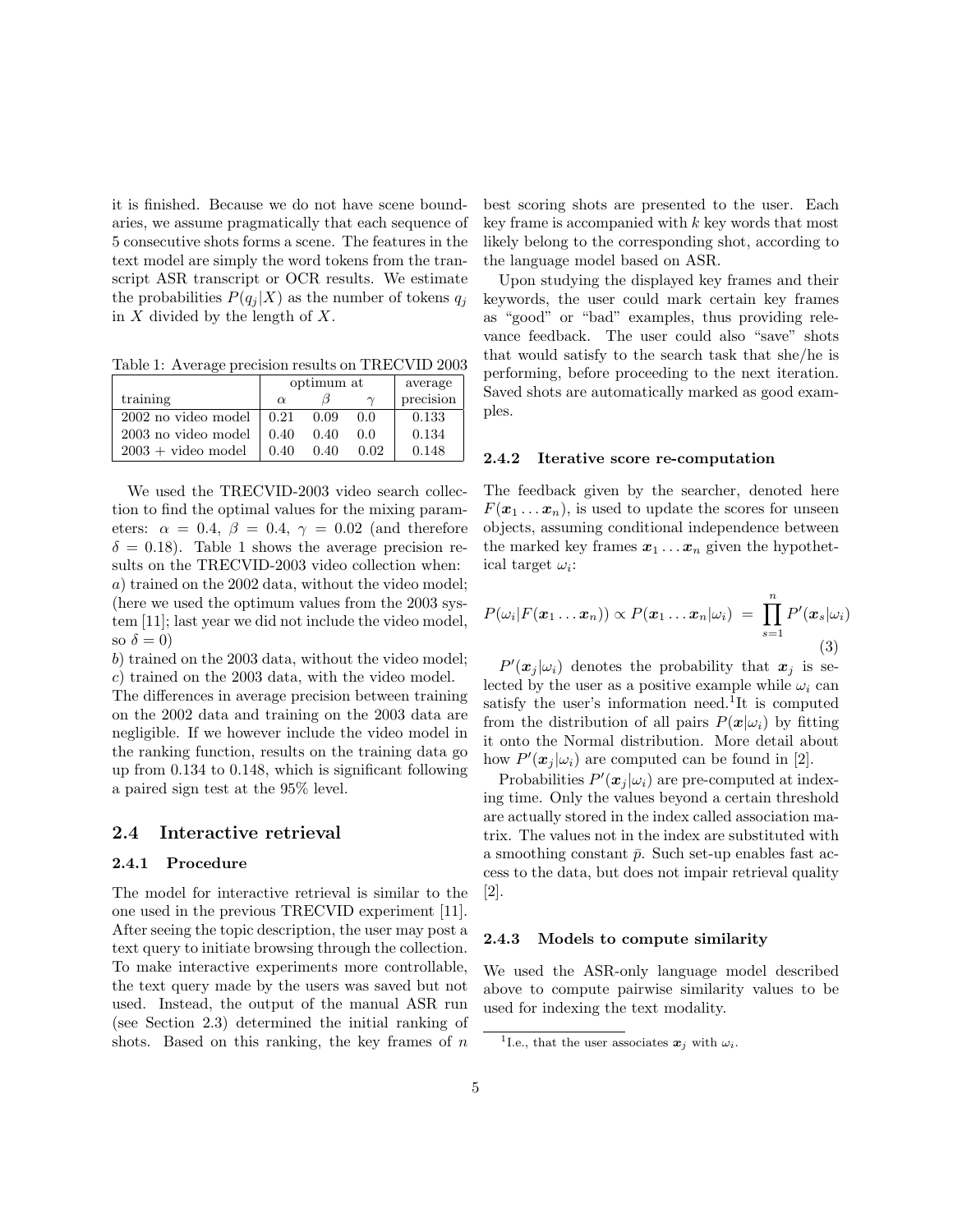To index the visual part of the videos, we used our static Gaussian mixture models, but with the asymptotic likelihood approximation [8] as a distance measure. This choice has been made to speed up the preprocessing (building the matrix with pairwise similarities).

#### 2.4.4 Combining modalities in interactive search

For verbal and visual modalities two separate association matrices are computed. Combining them at search time is performed as follows: We assume that the user selects a key frame either because of its appearance or because of the key words that belong to the corresponding shot. Because the association matrix contains probabilities, the scores computed for each modality are on the same scale, and are simply added up with equal weights.

For one run, the score was updated using either of the two matrices, or their combination as above. To determine which update strategy to use, we looked at the effect of each variant on the next iteration. From the Information theory we know that entropy of a system is a measure of the uncertainty level in it. Marginal entropy is closely associated with the discriminating power of query terms [4] and correlates with MAP [1].

As we are using a probabilistic framework for retrieval, computing marginal entropy does not take much overhead. After each iteration we compute visual-based and verbal-based scores and their combination. The distribution that yielded the largest decrease in entropy was used to proceed with the next iteration.

# 3 Experimental Setup

### 3.1 Building Models and Queries

To index the search test collection for each shot we build a dynamic, static, language and audio model.

#### 3.2 Singularity Problems

By maximizing the likelihood (equivalent to minimizing the error function) of the parameters for the given data set we iteratively fit the model according to the set of data. But there exist parameter values for which the likelihood goes to infinity. Theoretically this can be seen if we set  $\mu = x$  in Eq. (2) and then letting  $\Sigma \rightarrow 0$ . This is the "singular solutions problem." In practice what is happening is that sometimes one of the components collapses onto a very small region in the feature space and the component explains nothing except for this particular region. Last year we worked around this problem by setting the prior probability of components with a covariance smaller than some threshold to zero. Effectively, this means we ignored these components during retrieval. This year we used a more sophisticated approach to improve retrieval performance.

Several techniques have been proposed to deal with singularity problems. On a subset of the TRECVID2003 data, we experimented with the following approaches, assuming a fixed number of components. When one of the variance parameters shrinks to a very small value during the EM algorithm

- the covariance matrix of the corresponding Gaussian is reset to the initial covariance matrix
- corresponding Gaussian is replaced with one having a larger width, i.e., the covariance matrix continues being small but not too small
- we set the covariances of all components to the mean of the current covariances

The last method, dubbed "equal" by us, turns out to yield the best results: the error function converges faster and the models fixed in this way show higher performance in retrieval.

Intuitively, these pathologically small covariances may be an indicator that our preset fixed number of components (eight in this year's experiments) is too high. The dynamic model is always built from a onesecond sequence around the keyframe. Depending on the chosen keyframe, there may therefore be some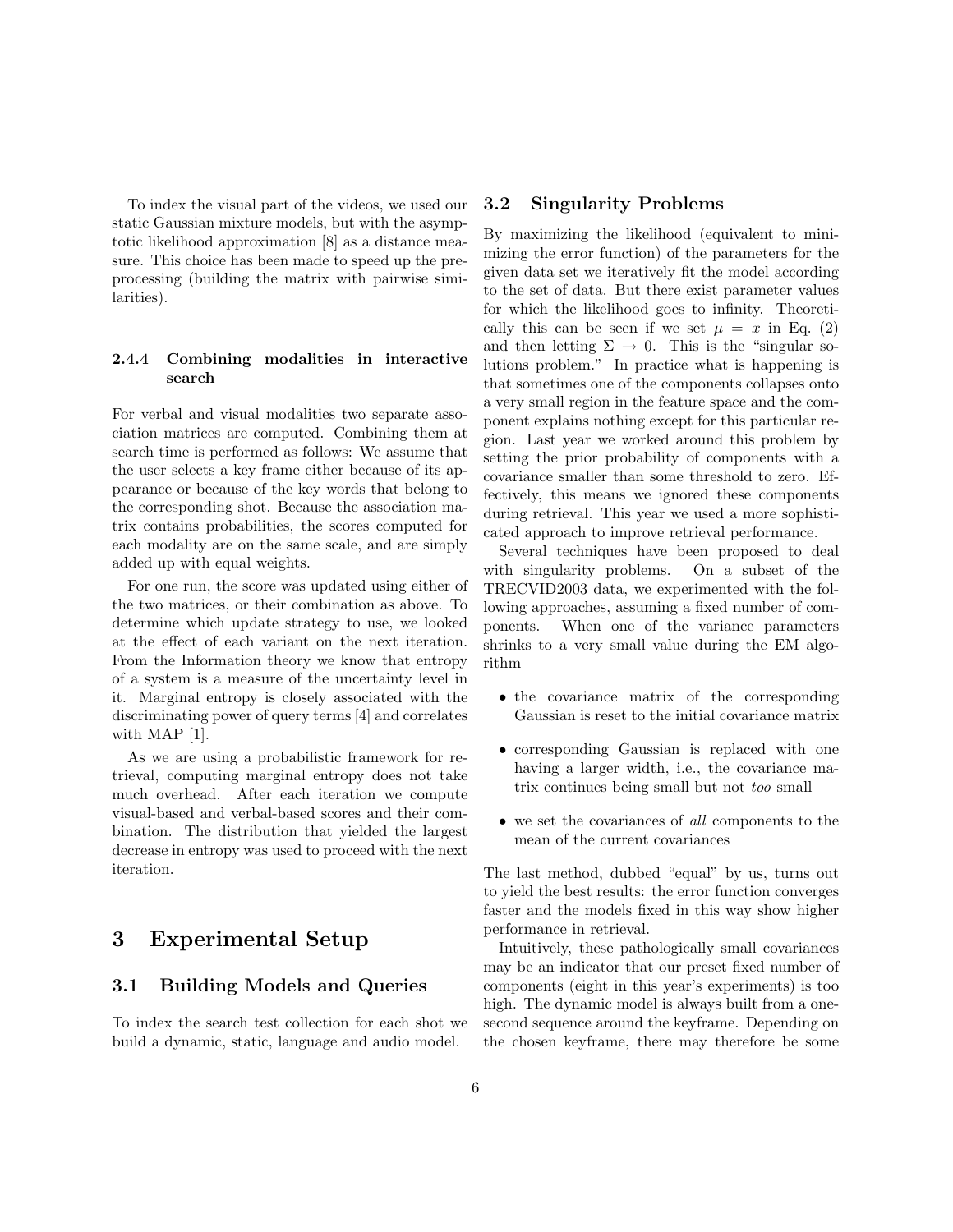completely black images in this sequence and components modelling such artefacts will have high likelihood because of their uniformity. Therefore we would like to discard such components from the model. Similarly, we could have the situation that the sequence to be modeled contains only few objects or regions, e.g., a jumping ball in front of a uniform background. Sometimes the aspect ratio of a movie is adapted to the aspect ratio of television, leaving black bars at the top and bottom of the picture. When analyzing what unbounded-likelihood components model, we saw that these were often thin black lines that came from such regions. A similar effect is caused by overlays in news broadcasts.

Convergence is faster and the error at the cut-off smaller if we have just the "right" number of components. Therefore we considered strategies based on reducing the number of components and the smallcovariance fixes described earlier, looking for a favorable trade-off between complexity and computation speed. In the end we settled for the following strategy for TRECVID 2004: when the magnitude (measured by a combination of determinant and minimum singular value) of a covariance matrix falls below a threshold, we remove the corresponding component and recompute the priors of the other components. If this removal reduces the error, then we resume the training without that component; if, on the other hand, the removal increases the error, then we undo the removal and apply the "equal" fix method to the small covariance matrix and continue the training with all components. Of course, if more than one covariance matrix is small, we apply the same treatment to all of them.

### 3.3 Queries

The interactive runs only used textual queries. For automatic runs, building queries from topic descriptions is automatic. The only difference among automatic runs was whether to use the dynamic or the static model, and the order of the query examples (videos first or images first). The only manual action in constructing visual queries was selecting the set of image and video examples to be used for ranking. Textual queries were constructed automatically from the search topic for the runs, except for the run LL-M-ASR-man. All query examples are rescaled to at most 240×352 pixels.

## 4 Visual results

## 4.1 Performance of the dynamic model

In order to describe more complicated nonlinear temporal events this year we create generative probabilistic models from the shots using a full covariance matrix instead of a diagonal covariance matrix. In other words, the Gaussians are no longer axesaligned. Also, we run separate queries for each example (selected by the user) and merge the results afterwards in a simple round-robin approach following the order decided by the user.

Better modeling does not necessarily imply better retrieval. Thus we also compute models from keyframes, i.e., models that only make use of static visual information and combine them same way. As expected we obtain higher map when using dynamic models.

The dynamic model represents the spatio-temporal information in the shot, as opposed to just spatial information. Thus we assume that dynamic models give matches more consistent with the visual content of the query represented by video shots rather than images. To verify this assumption, we perform two automatic runs using all examples in a round-robin fashion. The order of the examples is varied. Topics are described by examples where always image examples come before video examples. In the first run we use first video then image examples. In the second run we do not introduce any changes, i.e., we use examples as they are in the topic descriptions. In agreement with our expectations, the performance is higher when videos are used first.

Doing the same runs with the static model (which is very suitable for image retrieval) leads to the opposite result, underlining the importance of the dynamic models.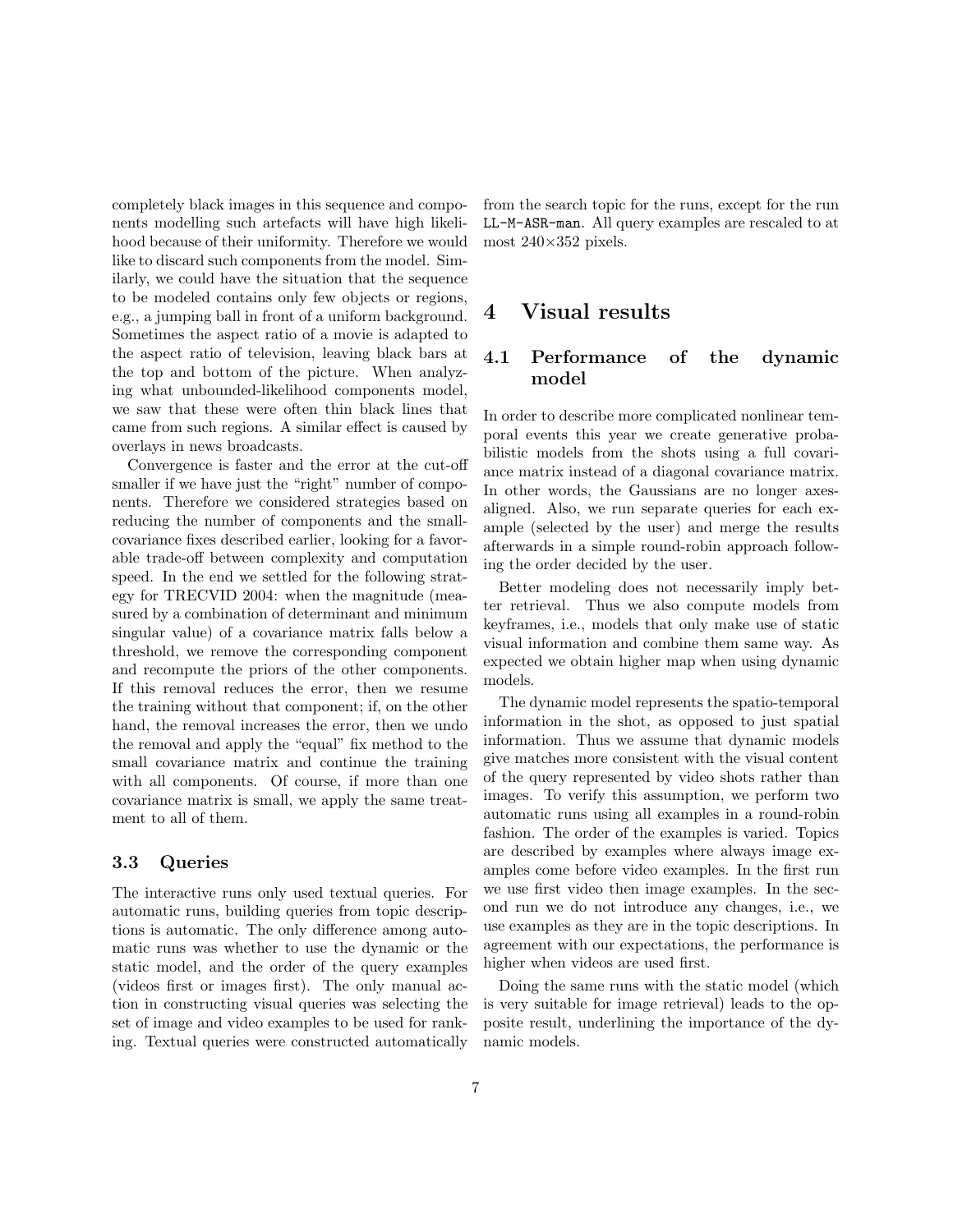### 4.2 Merging Visual Run Results

Often it is impossible to find shots that are visually similar to all query examples for a given topic. The user who selects query examples to be used introduces filtering of the visually bad examples according his criteria, i.e., only excluding examples that he thinks do not represent visually well enough the information need. Thus our combining strategy: ranking the different query examples separately and combining the results afterwards in a Round Robin fashion following user's order is very appropriate for visual modality. To show the better performance of our strategy we combine the query examples in other well known as successful approach based on scores; (CMS)-ranking documents based on the mean sum of the individual scores.

## 5 Textual Results

To combine ASR and OCR, the available screen captions are merged with the results of speech recognition engine and further used as described in Section 2.3.

For the manual run using ASR, the words to use as a query were selected manually from the topics descriptions. In other cases the text was pre-processed automatically which included stemming and stopwords removal. The results for full and automatic runs are presented in Table 2. Although in general

| <b>Run</b> Index  | MAP    |
|-------------------|--------|
| $LL-F-ASR-full$   | 0.0680 |
| $I.I.-M-0CR-f111$ | 0.0046 |
| LL-M-ASR-OCR-full | 0.0691 |
| LL-M-ASR-man      | 0.0760 |

Table 2: Mean average precision results for textbased runs

ASR shows higher performance than OCR, adding text from OCR turns out to be advantageous.

The difference, however, is insignificant at the 95% level according to both the Sign test and Wilcoxon Signed-Ranks Test. A quick glance at individual topics shows that for some topics the OCR-based model returns relevant shots not found when using only ASR. For other topics OCR returns a subset of shots that are also found by ASR-model, but very often in the OCR run they are at the top and therefore they improve the precision of the ASR run. At top 30 cutoff level, the ASR run failed to find any relevant shots in 8 topics, whereas the combined ASR-OCR model only failed to find relevant shots in 6 topics. This emphasizes usefulness of adding OCR information, because for instance an interactive retrieval system relies on relevance feedback on few shots from the top, that are useful to the user.

Since adding OCR turned out to be beneficial for retrieval, the performance of OCR-based run may further be refined by pre-processing the OCR output in order to correct obvious optical recognition errors.

# 6 Combining Modalities

A video retrieval system should take advantage of information from all available sources and modalities. Since in our case all modalities are modelled in a probabilistic framework, combining them is straightforward, or at least it is if we assume the modalities are independent. The independence assumption is surely debatable. If for example textual and visual information were completely independent, then using textual queries to find visual information would be useless. The fact that the textual runs are still the most successful monomodal runs shows that textual information does tell something about the visual content. Nevertheless, in last year's TRECVID [11] we saw that this naive approach of independently combining modalities could improve over mono-modal runs. This year we followed the same strategy to combine textual, visual and audio runs, simply by computing the joint probability of generating the textual query from the language models, the visual examples from the visual models, and the audio in the video examples from the audio models.

We combined automatic visual runs with the automatic ASR runs and manual visual runs (selected examples) with manual textual runs (short, modified queries). The manual combinations are in addition combined with the audio results. All combinations of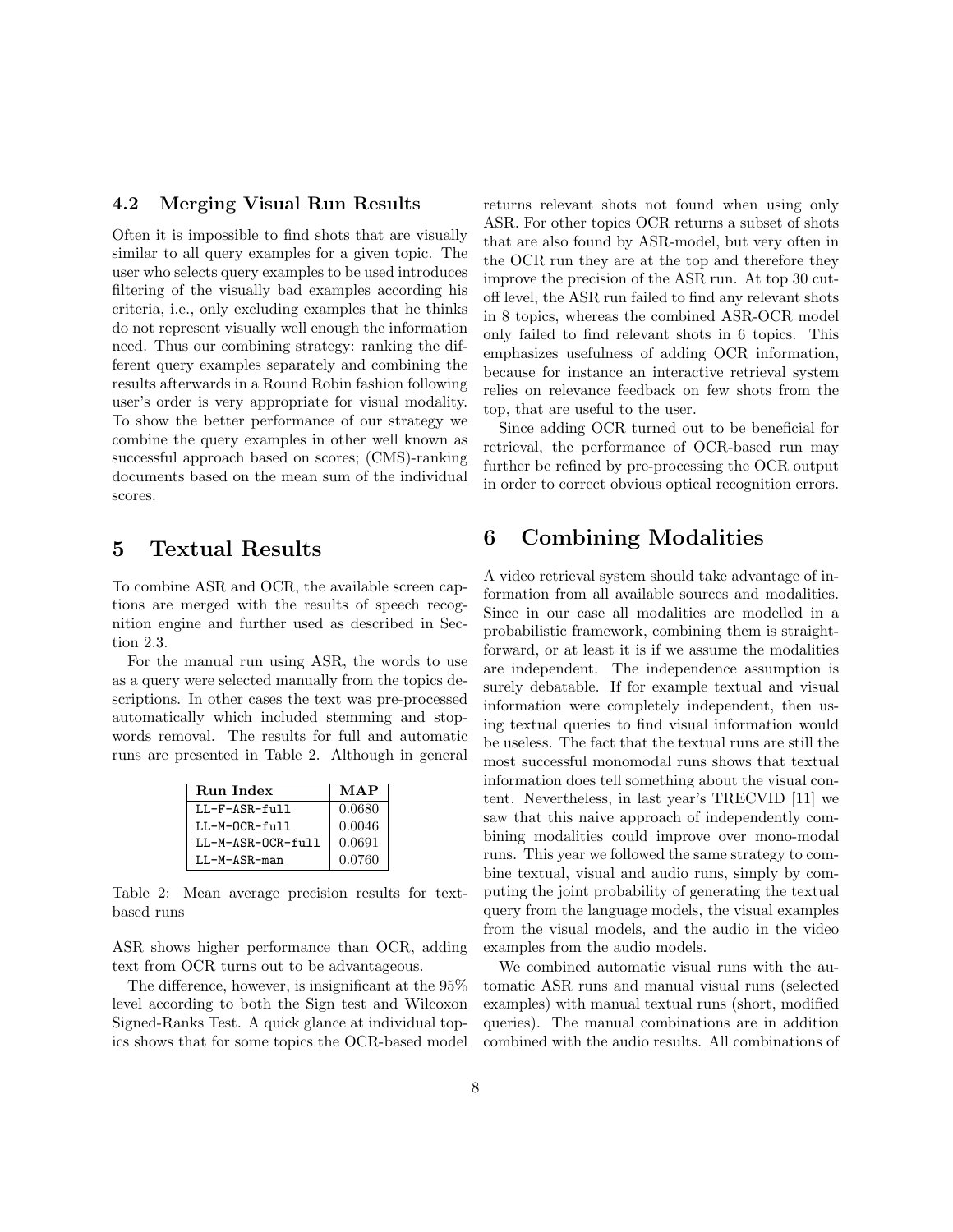visual and textual runs performed significantly better (Wilcoxon signed rank test at 95% level) than the corresponding mono-modal variants. Adding audio information however degrades results. More research is needed to improve the audio models. But also rethinking the way of combining the different modalities could be useful. For example, it could be interesting to explore ways of dropping the independence assumptions.

# 7 Interactive Experiments

At the moment of submission, the ranked list with the search results for interactive runs was occasionally sorted alphabetically. This consequently resulted in extremely low MAP. Post-hoc the search results were re-evaluated using the correctly sorted ranked lists, and further we report those figures.

Three users performed the three experiments, using Latin square experiment design. Time spent on one topic did not exceed 15 minutes. The users could finish the search session at any moment if they felt they found enough relevant key frames. Like last year, the video clips were not available to the users who instead observed the key frames supplied with the data.

From previous experiments we learned that in some cases users would prefer to have a possibility to get rid of series of almost identical key frames that are irrelevant. For that purpose the users were instructed to use negative relevance feedback functionality. MAP

| Run Index        | MAP    |
|------------------|--------|
| $LL-I-base-V$    | 0.1273 |
| $LL-T-comb-TV$   | 0.1900 |
| LL-I-comb-T-V-TV | 0.1661 |
| $LL-I-base-T$    | 0.1875 |

Table 3: Mean average precision results for interactive runs

for the run that used only visual modality to update relevance scores serves as our baseline. Adding text modality significantly (Wilcoxon signed rank test at 95%, Sign test not significant) improves the visualonly run for most of the topics and result in overall better performance.

The model that uses marginal entropy to determine how to compute the score for the next iteration, in half of the cases did worse compared to the fixed 50/50 combination of the two modalities. The difference between these two runs is not significant at the 95% level according to both the sign test and Wilcoxon signed ranks test.

By looking at individual topics performance we found that for topic 130 the corresponding MAP are 0.7009 (fixed combination) and 0.3381 (entropybased), a substantially large difference. Without this only outlier the difference between the two runs is small: 0.1668 for the fixed combination vs 0.1583 for the entropy-based one.

We also conducted an additional post-hoc experiment that uses text modality alone for updating scores. MAP is shown in the table in the last line. As we see, the combination of text and visual score improves both single-modality versions, but for the text-based one the increase in MAP is negligible and the difference is not significant according to both tests used.

We found however that in two thirds of the cases when adding visual-based scores to the ASR decreased MAP, the entropy-based combination performed better than the fixed combination model. This indicates potential usefulness of such approach.

The good finding is that our interactive combination strategy is in general beneficial even when one modality performs not very well. This confirms the automated experiments reported in [2]

## 8 Conclusions

With the full-covariance dynamic model we get more out of the visual information; computing full covariance models required us to explore solutions for numerical and performance problems.

In our combination strategy the combination of runs based on multiple modalities is successful if and only if the runs being combined each do something useful. This year once more our visual runs improve ASR. This was not the case with audio. Since this is our first attempt at integrating audio in our system,